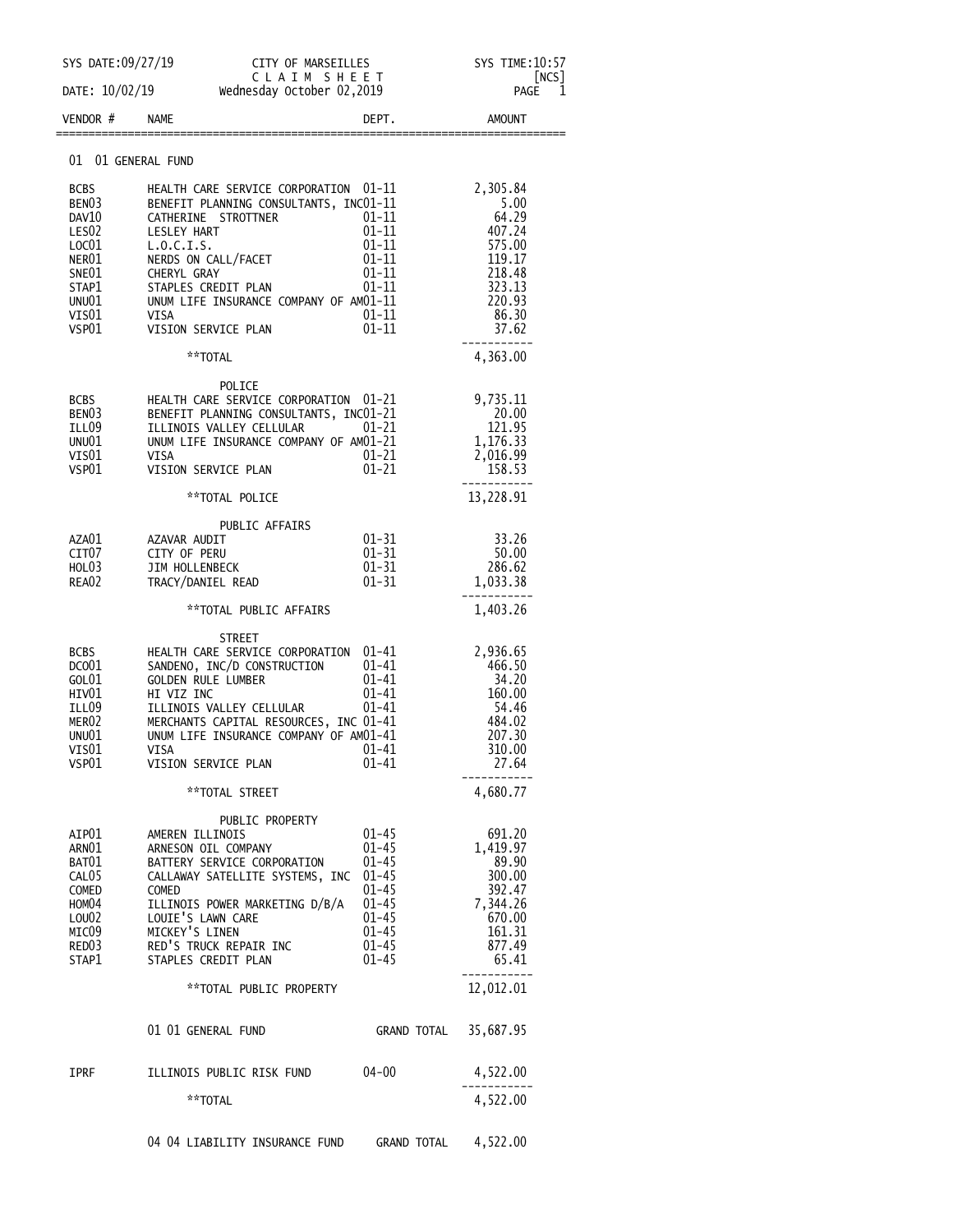| SYS DATE:09/27/19<br>CITY OF MARSEILLES<br>CLAIM SHEET                                                                               |                                                                                                                                                                                                                                                                                                                                                                                                                   |                                                                                                                            | SYS TIME: 10:57<br> NCS                                                                                                                    |
|--------------------------------------------------------------------------------------------------------------------------------------|-------------------------------------------------------------------------------------------------------------------------------------------------------------------------------------------------------------------------------------------------------------------------------------------------------------------------------------------------------------------------------------------------------------------|----------------------------------------------------------------------------------------------------------------------------|--------------------------------------------------------------------------------------------------------------------------------------------|
|                                                                                                                                      | DATE: 10/02/19 wednesday October 02,2019                                                                                                                                                                                                                                                                                                                                                                          |                                                                                                                            | <b>PAGE</b>                                                                                                                                |
| VENDOR #                                                                                                                             | <b>NAME</b>                                                                                                                                                                                                                                                                                                                                                                                                       | DEPT.                                                                                                                      | <b>AMOUNT</b>                                                                                                                              |
|                                                                                                                                      | 07 07 PUBLIC COMFORT STATION                                                                                                                                                                                                                                                                                                                                                                                      |                                                                                                                            |                                                                                                                                            |
| GOR03                                                                                                                                | $07 - 00$<br>GORDON FOOD SERVICE, INC                                                                                                                                                                                                                                                                                                                                                                             |                                                                                                                            | 28.49                                                                                                                                      |
|                                                                                                                                      | **TOTAL                                                                                                                                                                                                                                                                                                                                                                                                           |                                                                                                                            | 28.49                                                                                                                                      |
|                                                                                                                                      | 07 07 PUBLIC COMFORT STATION GRAND TOTAL                                                                                                                                                                                                                                                                                                                                                                          |                                                                                                                            | 28.49                                                                                                                                      |
| HOP1                                                                                                                                 | HOPKINS & ASSOCIATES, CPAS 11-00                                                                                                                                                                                                                                                                                                                                                                                  |                                                                                                                            | 10,500.00                                                                                                                                  |
|                                                                                                                                      | **TOTAL                                                                                                                                                                                                                                                                                                                                                                                                           |                                                                                                                            | 10,500.00                                                                                                                                  |
|                                                                                                                                      | 11 11 AUDIT                                                                                                                                                                                                                                                                                                                                                                                                       | GRAND TOTAL                                                                                                                | 10,500.00                                                                                                                                  |
| BRA05                                                                                                                                | DUNCAN & BRANDT, P.C.                                                                                                                                                                                                                                                                                                                                                                                             | $12 - 00$                                                                                                                  | 350.00                                                                                                                                     |
|                                                                                                                                      | **TOTAL                                                                                                                                                                                                                                                                                                                                                                                                           |                                                                                                                            | 350.00                                                                                                                                     |
|                                                                                                                                      | 12 12 ADJUDICATION FUND                                                                                                                                                                                                                                                                                                                                                                                           | GRAND TOTAL                                                                                                                | 350.00                                                                                                                                     |
| CAL05<br>ILL09                                                                                                                       | CALLAWAY SATELLITE SYSTEMS, INC 17-00<br>ILLINOIS VALLEY CELLULAR                                                                                                                                                                                                                                                                                                                                                 | $17 - 00$                                                                                                                  | 3,755.58<br>14.77                                                                                                                          |
|                                                                                                                                      | **TOTAL                                                                                                                                                                                                                                                                                                                                                                                                           |                                                                                                                            | 3,770.35                                                                                                                                   |
|                                                                                                                                      | 17 17 RECREATION FUND                                                                                                                                                                                                                                                                                                                                                                                             | GRAND TOTAL                                                                                                                | 3,770.35                                                                                                                                   |
| IDNR1                                                                                                                                | IDNR/OFFICE OF WATER RESOURCES 22-00                                                                                                                                                                                                                                                                                                                                                                              |                                                                                                                            | 3,840.00                                                                                                                                   |
|                                                                                                                                      | **TOTAL                                                                                                                                                                                                                                                                                                                                                                                                           |                                                                                                                            | 3,840.00                                                                                                                                   |
|                                                                                                                                      | 22 22 TIF I                                                                                                                                                                                                                                                                                                                                                                                                       | GRAND TOTAL                                                                                                                | 3,840.00                                                                                                                                   |
| SPR <sub>05</sub>                                                                                                                    | SPRINGFIELD ELECTRIC SUPPLY                                                                                                                                                                                                                                                                                                                                                                                       | $23 - 00$                                                                                                                  | 593.34                                                                                                                                     |
|                                                                                                                                      | **TOTAL                                                                                                                                                                                                                                                                                                                                                                                                           |                                                                                                                            | 593.34                                                                                                                                     |
|                                                                                                                                      | 23 23 TIF II                                                                                                                                                                                                                                                                                                                                                                                                      | <b>GRAND TOTAL</b>                                                                                                         | 593.34                                                                                                                                     |
| BCBS<br>BEN <sub>03</sub><br>HOM04<br>ILL09<br>IND01<br>MER02<br>NER01<br>RENO1<br>STAP1<br>UNU01<br>USA01<br>VIS01<br>VSP01<br>WALZ | HEALTH CARE SERVICE CORPORATION 51-00<br>BENEFIT PLANNING CONSULTANTS, INC51-00<br>ILLINOIS POWER MARKETING D/B/A<br>ILLINOIS VALLEY CELLULAR<br>INDUSTRIAL POWER CONTROLS INC.<br>MERCHANTS CAPITAL RESOURCES, INC 51-00<br>NERDS ON CALL/FACET<br>RENTAL PROS<br>STAPLES CREDIT PLAN<br>UNUM LIFE INSURANCE COMPANY OF AM51-00<br>USA BLUE BOOK<br><b>VISA</b><br>VISION SERVICE PLAN<br>WALZ LABEL AND MAILING | $51 - 00$<br>$51 - 00$<br>$51 - 00$<br>$51 - 00$<br>$51 - 00$<br>$51 - 00$<br>51-00<br>$51 - 00$<br>$51 - 00$<br>$51 - 00$ | 5,049.94<br>10.00<br>4,499.24<br>99.08<br>34.40<br>484.02<br>119.17<br>678.00<br>1,059.98<br>418.14<br>176.92<br>72.50<br>110.93<br>993.50 |
|                                                                                                                                      | **TOTAL                                                                                                                                                                                                                                                                                                                                                                                                           |                                                                                                                            | 13,805.82                                                                                                                                  |
| HOM04                                                                                                                                | ILLINOIS POWER MARKETING D/B/A                                                                                                                                                                                                                                                                                                                                                                                    | 51-10                                                                                                                      | 759.23                                                                                                                                     |
|                                                                                                                                      | **TOTAL                                                                                                                                                                                                                                                                                                                                                                                                           |                                                                                                                            | 759.23                                                                                                                                     |